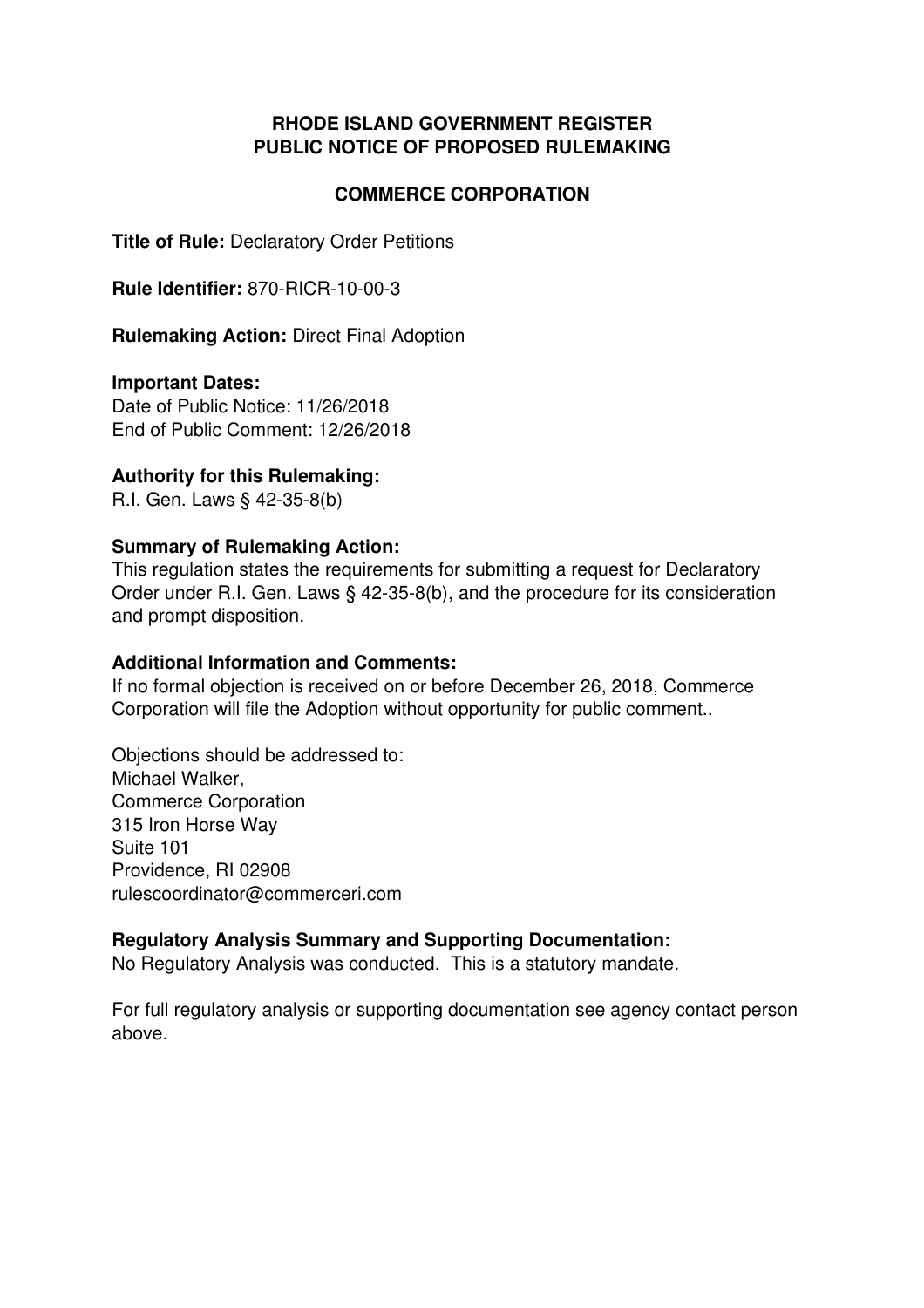## **870-RICR-10-00-3**

# **TITLE 870 – RHODE ISLAND COMMERCE CORPORATION**

## **CHAPTER 10 – GENERAL**

### **SUBCHAPTER 00 – N/A**

PART 3 – Declaratory Order Petitions

## **3.1 Purpose**

 This regulation states the requirements for submitting a request for Declaratory Order under R.I. Gen. Laws § 42-35-8(b), and the procedure for its consideration and prompt disposition.

## **3.2 Authority**

 This regulation is promulgated pursuant to the authority granted in R.I. Gen. Laws § 42-35-8.

# **3.3 Definitions**

- A. The following definitions shall apply to this regulation:
	- 1. "Declaratory order" means an order issued by the Corporation that:
		- a. Interprets or applies a statute administered by the Corporation;
		- b. Clarifies whether a rule, guidance document, or order issued by the Corporation applies to a Petitioner; or
		- c. Clarifies how a rule, guidance document, or order issued by the Corporation applies to a Petitioner.
	- 2. "Corporation" means Rhode Island Commerce Corporation
	- 3. "Petition" means a request for a Declaratory Order.
	- 4. "Petitioner" means a person requesting a Declaratory Order.

# **3.4 Request for Declaratory Order: Form and Submission**

A. A request for Declaratory Order must be in writing and include the following information: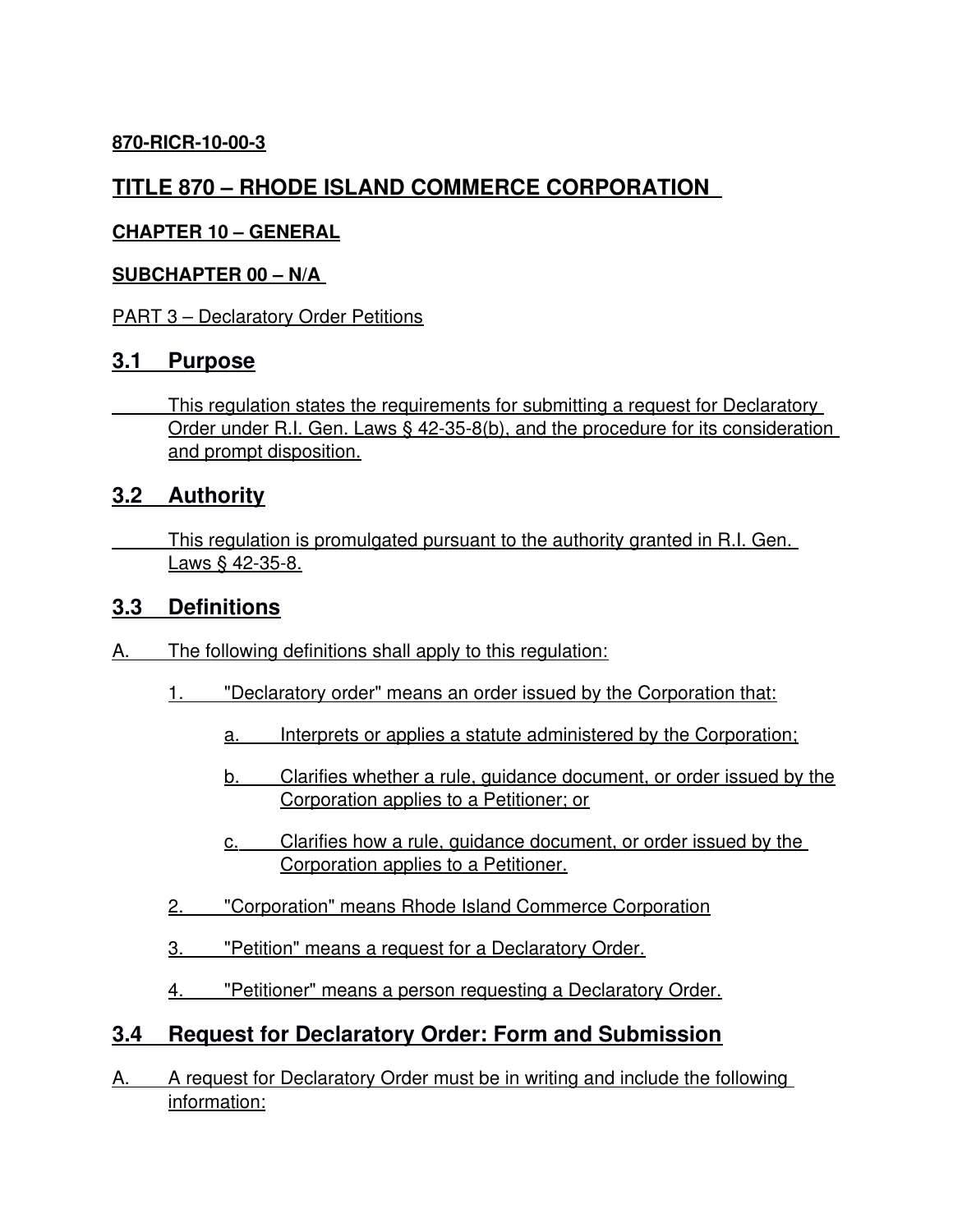- 1. The name and address of the Petitioner;
- 2. A plain statement identifying the statute, rule, guidance document, or order at issue;
- 3. A detailed statement of all facts relied upon by the Petitioner;
- 4. A copy of any and all documents relied upon by Petitioner; and
- 5. A plain statement requesting a Declaratory Order, and further indicating whether Petitioner seeks:
	- a. An interpretation or application of a statute administered by the Corporation;
	- b. Clarification as to whether a rule, guidance document, or order issued by the Corporation applies to Petitioner; and/or
	- c. Clarification as to how a rule, guidance document, or order issued by the Corporation applies to Petitioner.
- B. A request for a Declaratory Order must be submitted to: Rhode Island Commerce Corporation, Attn: Rules Coordinator, 315 Iron Horse Way, Suite 101, Providence, RI 02908 via mail, overnight carrier or in hand delivery to a representative of the Corporation at the foregoing address, with a copy sent via email to [rulescoordinator@commerceri.com](mailto:rulescoordinator@commerceri.com) .

# **3.5 Consideration and Disposition of Request for Declaratory Order**

- A. The Corporation shall promptly consider and respond to the request for Declaratory Order as provided in R.I. Gen. Laws § 42-35-8(c).
	- 1. Issue a declaratory order in response to the Petition. If the Corporation issues a Declaratory Order, the Corporation shall include the names of all parties to the proceeding, the facts on which it is based, and the reasons for the Corporation's conclusion in the order. The Corporation may redact confidential information in the order;
	- 2. Decline to issue a declaratory order. If the Corporation declines to issue a Declaratory Order, the Corporation shall promptly notify the Petitioner in writing of the decision and include a brief statement of the reasons for declining; or
	- 3. Schedule the matter for further consideration. Should the Corporation schedule the matter for further consideration, the Corporation shall notify